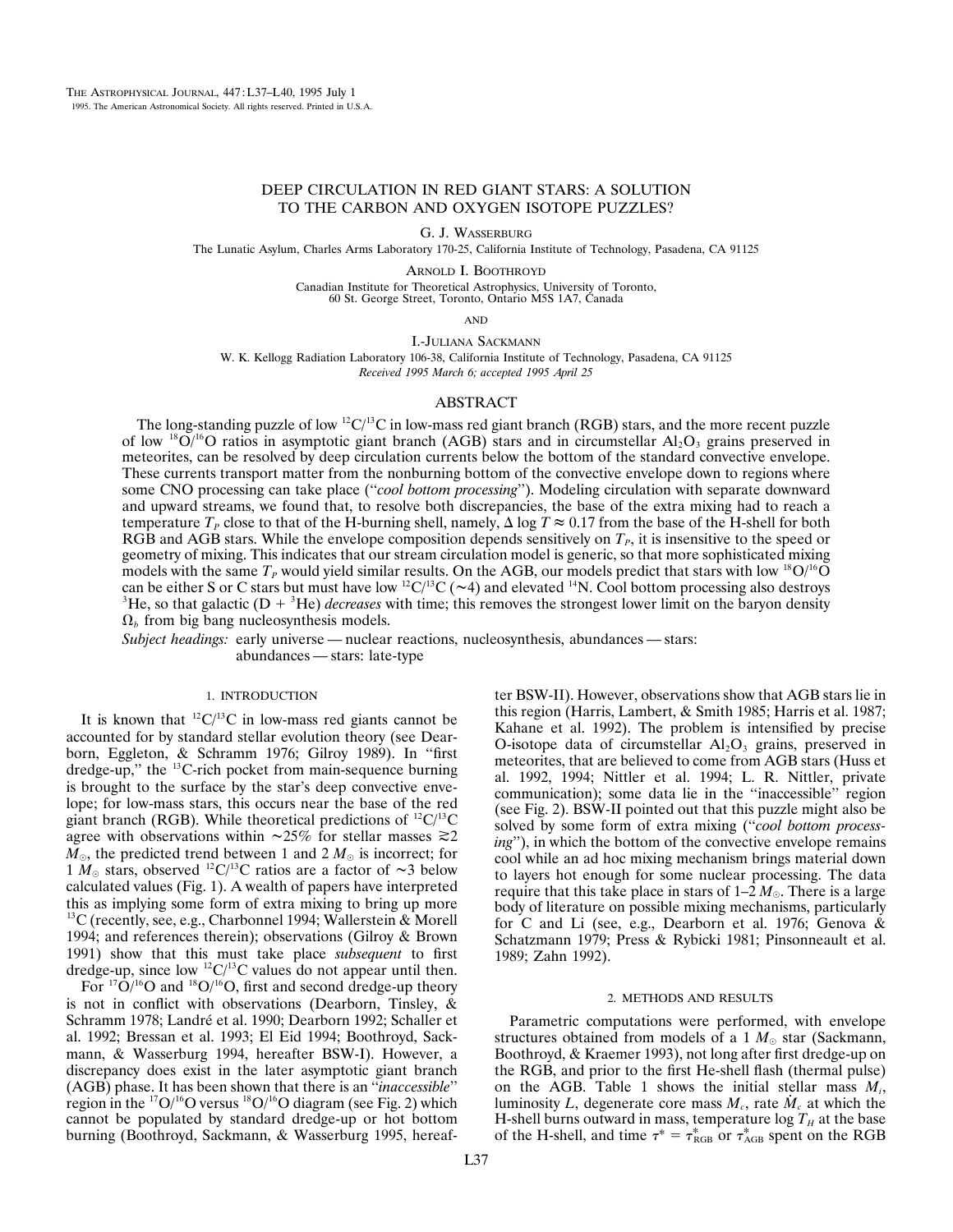

FIG. 1.—Comparison between observations and first dredge-up theory for 12C/13C in red giants as a function of stellar mass *<sup>M</sup>*. Isolated stars (*crosses*) of Harris & Lambert (1984*a*, *b*) and Harris, Lambert, & Smith (1988) have much less accurate stellar masses than open cluster data (*open squares*; lower limit: open triangle) of Gilroy (1989); typical  ${}^{12}C/{}^{13}C$  uncertainties are shown by error bars at right. Theory as follows: *solid line*, Boothroyd & Sackmann (1995); *short dashed line*, El Eid (1994); *long dashed line*, Bressan et al. (1993); *dotted*

or AGB, respectively. Initial RGB and AGB envelope compositions were obtained from full stellar evolutionary calculations of Boothroyd & Sackmann (1995). Nuclear rates of Caughlan & Fowler (1988) were used, except for  $^{17}O + p$ , where those of Landré et al. (1990) were used.

In our two-stream ''conveyor-belt'' circulation model, matter from the bottom of envelope convection streamed downward, reaching a maximum temperature  $T<sub>P</sub>$ , then returned upward and was mixed with the convective envelope (i.e., a composition advection equation with nuclear burning, and no mixing between downward and upward streams). Envelope and stream compositions were followed through time. The value of  $T_P$  was treated as a free parameter (see Table 1); values selected for discussion were those satisfying the observational data. The other key free parameter was the stream mass flow rate  $\dot{M}_P$ . This must be slower than that of RGB or AGB convective envelopes ( $\dot{M}_P \ll \dot{M}_{\text{conv}} \sim 1 M_{\odot} \text{ yr}^{-1}$ ), while the streams must move faster than the speed with which the H-shell burns its way outward  $(M_P \geq M_c$ : see Table 1). We explored a wide range of  $\dot{M}_P$  values (see Table 1). We also explored the effect of varying the envelope mass  $M_E$  on the AGB, where  $M_E$  is uncertain as a result of the stellar wind mass-loss rate.

For equal downward and upward velocities, the fractional areas at the base of the convective envelope occupied by downward and upward streams are equal. The downward stream then spends a time  $\Delta t_d = 0.5 \Delta M_r / \dot{M}_P$  in a layer  $\Delta M_r$ , the upward stream spending the same time  $\Delta t_u$  there on its way out. When downward and upward velocities and respective fractional areas  $f_d$  and  $f_u$  are *not* equal, these times become  $\Delta t_d = f_d \Delta M_r / \dot{M}_P$  and  $\Delta t_u = f_u \Delta M_r / \dot{M}_P$ . The total time spent in any mass layer is independent of  $f_d$  and  $f_u$ , for  $f_d + f_u = 1$ ; note that  $f_d + f_u < 1$  is not a separate case, being equivalent to increasing  $\dot{M}_P$  while reducing the timescale  $\tau^*$ . Besides  $f_d = f_u = 0.5$ , we considered  $f_u/f_d = 9$  and  $f_u/f_d = 99$ . Even such large variations in *f <sup>u</sup>*/*f <sup>d</sup>* made essentially no difference to the resulting envelope abundances, except for <sup>7</sup> Li.



*SIGNAL USED AND THE CALLET CHARGE SCALLET CHARGE SCALLET CHARGE SCALLET CHARGE SCALLET CHARGE SCALLET CHARGE SCALLET CHARGE SCALLET CHARGE SCALLET CHARGE SCALLET CHARGE SCALLET ON STATISTIC ASSAUT AND SCALLET OBSETVATION* cating hot bottom burning, have only upper limits for <sup>18</sup>O. Normal S stars (*plus signs*) and C stars (*crosses*) on the AGB have large errors  $\sim 50\%$  (not shown); circumstellar C star observations (*asterisks*) of Kahane et al. (1992) are somewhat more accurate. The loop shows where most C and S star observations lie. High-precision grain measurements (uncertainties  $\sim$ 10%) are shown by filled symbols, grouped as by Nittler et al. (1994): group 1 (*diamonds*) are consistent with first and second dredge-up (given some metallicity variation, which shifts point A: see BSW-I and BSW-II), group 2 (*filled circles*) display very low <sup>18</sup>O/<sup>16</sup>O (requiring <sup>18</sup>O destruction), and group 3 (*triangles at left*) display low <sup>17</sup>O/<sup>16</sup>O. Initial isotope ratios are for the large star at A; first and second dredge-up shift compositions along the line AB. Termination of first and second dredge-up for 6 and 7  $M_{\odot}$  stars are shown by large open squares; attached vertical lines show the effect of hot bottom burning on the AGB (BSW-II). Note that the region to their left, where many observations lie, cannot be populated via standard dredge-up and hot bottom burning. ''Cool bottom processing'' can populate this otherwise inaccessible region: termination of first dredge-up for 1, 1.5, and 1.65  $M_{\odot}$  stars is shown by small open squares at C, I, and K, respectively, and the effects of cool bottom processing are shown by curves slanting down and to the right. For  $1 M_{\odot}$ : CD, log  $T_P = 7.49$ ; CE, log  $T_P = 7.51$ ; CF, log  $T_P = 7.53$ , all with  $M_E = 0.2 M_{\odot}$ ; CG, same as CE; with  $M_E = 0.4 M_{\odot}$ ; *dotted curve* CH, same as CE, but with highest allowed <sup>17</sup>O-destruction rate. Curve IJ: 1.5  $M_{\odot}$  with  $M_E = 0.4 M_{\odot}$ ; KL, 1.65  $M_{\odot}$ with  $M_E = 0.5$   $M_{\odot}$ , both with log  $T_P = 7.51$ . Endpoints (*diamonds*) are for  $\tau_{\rm AGB}^* = 10^6$  yr.

Slow deep mixing tends to be opposed by a gradient in the mean molecular weight  $\mu$ . A  $\mu$ -discontinuity is left behind by first dredge-up; only after the H-burning shell reaches and destroys this ''barrier'' can circulation reach the higher temperature domains (see, e.g., Charbonnel 1994). We infer that our reported  $T<sub>P</sub>$  values are determined by the  $\mu$ -gradient in the outer wing of the H-shell that inhibits mixing. For stellar masses above  $\sim$ 2.3  $M_{\odot}$ , the RGB ends before the H-shell reaches the  $\mu$ -discontinuity—no RGB cool bottom processing should take place in such stars. On the early AGB, not too much cool bottom processing is expected, since the H-shell largely stops burning; one *does* expect cool bottom processing later on the AGB, when the H-shell burns strongly again (intermittently interrupted by He-shell flashes).

The calculated envelope composition depended sensitively on  $T<sub>P</sub>$ . In the relevant RGB regime of partial CNO processing, a change of  $\Delta \log T_P = 0.03$  resulted in a factor of 2 change in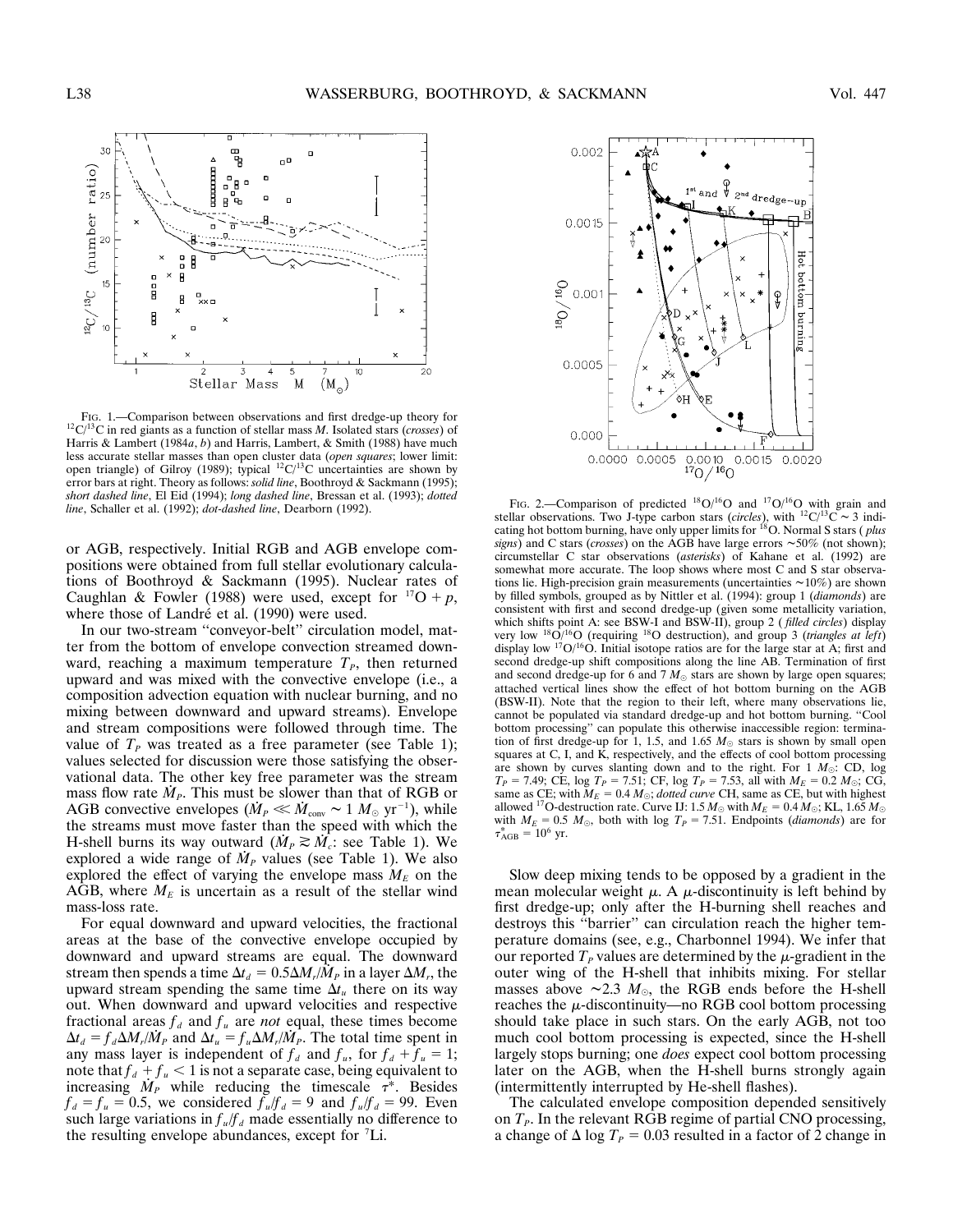| RGB AND AGB ENVELOPE PARAMETERS |                                   |                                    |                                 |                                                                   |                                        |                                                            |                                         |                                                        |                                                                                                     |                      |
|---------------------------------|-----------------------------------|------------------------------------|---------------------------------|-------------------------------------------------------------------|----------------------------------------|------------------------------------------------------------|-----------------------------------------|--------------------------------------------------------|-----------------------------------------------------------------------------------------------------|----------------------|
| <b>Branch</b>                   | $M_i$<br>$(M_{\odot})$            | $\log L$                           | $M_c$<br>$(M_{\odot})$          | $M_{c}$<br>$(M_{\odot} \text{ yr}^{-1})$                          | $log T_H$                              | (yr)                                                       | $M_E$<br>$(M_{\odot})$                  | $log T_P$                                              | $M_P$<br>$(M_{\odot} \text{ yr}^{-1})$                                                              | $f_u/f_d$            |
| RGB<br>AGB                      | $1.0\,$<br>$1.0\,$<br>1.5<br>1.65 | 1.6<br>3.2<br>$\cdots$<br>$\cdots$ | 0.251<br>0.536<br>$\cdots$<br>. | $6 \times 10^{-10}$<br>$3 \times 10^{-8}$<br>$\cdots$<br>$\cdots$ | 7.473<br>7.679<br>$\cdots$<br>$\cdots$ | $5 \times 10^7$<br>10 <sup>6</sup><br>$\cdots$<br>$\cdots$ | 0.7<br>0.2, 0.4<br>0.4, 0.8<br>0.5, 1.0 | 7.24–7.36<br>$7.44 - 7.60$<br>7.51, 7.53<br>7.51, 7.53 | $10^{-9} - 10^{-4}$<br>$10^{-7}$<br>$-10^{-4}$<br>$10^{-5}$ .<br>$10^{-4}$<br>$10^{-5}$ , $10^{-4}$ | 1, 9, 99<br>1, 9, 99 |

TABLE 1

 $12^1C^{13}C$ . Consistency between theory and observations was achieved for log  $T_P \approx 7.30$ . For  $\dot{M}_P \gtrsim 10^{-8}$   $M_\odot$  yr<sup>-1</sup>, <sup>13</sup>C/<sup>12</sup>C and <sup>12</sup>C were essentially independent of  $\dot{M}_P$  (and of  $f_u/f_d$ ) for our RGB model. Results of our mass transport scheme are thus resilient to details of the motion except for  $T<sub>P</sub>$  and a minimum mass transfer rate. Full dynamical models for deep mixing should thus yield results similar to the two-stream model for similar  $T<sub>P</sub>$ . The  $M<sub>P</sub>$  independence is due to the low extent of nuclear processing on each circulation pass for these speeds of transport. An isotope of abundance *X* that burns at a rate  $R_{X,r}$  will be reduced by  $\Delta X_{r,d} = -X R_{X,r} \Delta t_d$  as it moves down through a layer  $\Delta M_r$  (and similarly by  $\Delta X_{r,u}$  on the way back up). If the total change  $\Delta X$  per pass is small, then  $\Delta X = \sum_{r} (\Delta X_{r,d} + \Delta X_{r,u}) \approx -(X/\dot{M}_P) \sum_{r} [(f_d + f_u) R_{X,r} \Delta M_r] \equiv$  $-X\lambda_X/M_P$ , where  $\lambda_X$  is independent of  $M_P$ , being the burning rate integrated over mass (not time!) through the path. If *X* is also produced by burning isotope *Y*, one obtains  $\Delta X = (Y\lambda_Y - X\lambda_X)/M_P$ . Matter is delivered to the envelope at a rate  $M_P$ , where it is diluted by the envelope mass  $M_E$ . Thus, in the envelope,  $dX_E/dt = (\dot{M}_P/M_E)\Delta X = (\dot{Y}\lambda_Y - X\lambda_X)/M_E$ , independent of  $\dot{M}_P$ . This implies  $d^{12}C_E/dt = -\lambda_{12}^{12}C_E/M_E$  and  $d^{13}C_E/dt = (\lambda_{12}^{12}C_E - \lambda_{13}^{13}C_E)/M_E$ , in the approximation of small burning per pass. Solving for envelope  $^{12}$ C and  $^{13}$ C abundances yields

$$
^{12}C_E(t) = {}^{12}C_E(0)e^{-\lambda_{12}t/M_E}, \qquad (1)
$$

$$
\frac{^{13}C_E(t)}{^{12}C_E(t)} = \frac{^{13}C_E(0)}{^{12}C_E(0)} e^{-(\lambda_{13} - \lambda_{12})t/M_E} + \frac{\lambda_{12}}{\lambda_{13} - \lambda_{12}} (1 - e^{-(\lambda_{13} - \lambda_{12})t/M_E}).
$$
\n(2)

Equation (2) can be further simplified: <sup>13</sup>C burns  $\sim$ 3.5 times as fast as <sup>12</sup>C (almost independent of temperature), so  $\lambda_{13}$ /  $\lambda_{12} \approx 3.5$ , and  $\lambda_{12}/(\lambda_{13} - \lambda_{12}) \approx 0.4$ . For  $\dot{M}_P \gg M_E/\tau_{\text{RGB}}^*$ , the above equations are in excellent agreement with full numerical calculations.

Figure 3 illustrates our RGB model results for log  $T_P \approx 7.30$ . Envelope <sup>12</sup>C/<sup>13</sup>C drops exponentially from 27 (as left by first dredge-up) to  $\sim$  5, spending much time in the range  $15 \gtrsim {}^{12}C/{}^{13}C \gtrsim 7$  where most observations for  $\sim 1 M_{\odot}$  stars lie (see Fig. 1). From 1 to  $\sim$ 2.3  $M_{\odot}$ , increasing the stellar mass implies larger  $M_E$  and shorter  $\tau_{RGB}^*$ , and thus higher <sup>12</sup>C/<sup>13</sup>C, in agreement with the observed trend (recall that no cool bottom processing is expected above  $\sim$ 2.3 *M*<sub> $\odot$ </sub>). We conclude that excellent agreement is obtained between the observations and this cool bottom processing model, in which  $\log T_{P}$  differs by  $\Delta$  log  $T \approx 0.17$  from the H-shell temperature log  $T_H$  (see Table 1). Note that <sup>12</sup>C and <sup>14</sup>N abundances change by only  $\sim$ 20%, while O isotopes are essentially unaffected. The <sup>9</sup>Be abundance is decreased; <sup>7</sup> Li may either decrease or increase via the Cameron-Fowler mechanism, depending on  $\dot{M}_P$  and  $f_u/f_d$  (a future paper will discuss this).

Big bang nucleosynthesis models convert an upper bound on primordial  $(D + {}^{3}He)/H$  into a lower bound on the baryon density  $\Omega_b$ . To infer primordial  $(D + {}^{3}He)/H$ , one must consider galactic chemical evolution. Deuterium is burned to <sup>3</sup>He during protostellar collapse, but this does not affect the sum  $(D + {}^{3}He)$  on the main sequence. However, first dredge-up substantially enhances <sup>3</sup>He, by a factor of  $\sim$  6 for 1  $M_{\odot}$ , and by  $\sim$ 2 for 2  $\dot{M_{\odot}}$ ; only above  $\sim$ 4  $M_{\odot}$  is <sup>3</sup>He depleted (Iben 1967; Boothroyd & Sackmann 1995). As low-mass stars are more common, stellar processing would increase galactic  $(D +$ <sup>3</sup>He)/H; the presolar value has thus been used as an upper limit to the primordial value. Hogan (1995) pointed out that CNO processing sufficient to explain the  ${}^{12}C/{}^{13}C$  observations in low-mass stars should also destroy <sup>3</sup>He, perhaps resulting in net reduction of  $(D + {^{3}He})/H$ . Our models confirm this. For a 1  $M_{\odot}$  star, after first dredge-up <sup>3</sup>He enhancement (by  $\sim$ 6), RGB cool bottom processing reduces <sup>3</sup>He by a factor of  $\sim 10$ , yielding net depletion by a factor of  $\sim$ 2. Both enhancement and reduction are less for higher stellar masses, but probably still result in  $(D + {}^{3}He)$  depletion for stars of  $\leq 2 M_{\odot}$ . Hence, stellar processing should *reduce* galactic  $(D + 3He)/H$ . The primordial value must thus be larger than the present estimate, removing the strongest lower bound on the baryon density.

For the AGB, envelope compositions were also nearly independent of  $\dot{M}_P$  and  $f_d/f_u$  but depended sensitively on  $\dot{T}_P$ (see points D, E, and F in Fig. 2). A temperature of log  $T_P \approx 7.51$  was able to populate the hitherto inaccessible region of the  $^{18}O/^{16}O$  versus  $^{17}O/^{16}O$  diagram (curves CE, IJ, and KL in Fig. 2), achieving excellent agreement with observed Oisotope ratios. Note that this  $T<sub>P</sub>$  differs by the same amount  $\Delta$  log  $T = 0.17$  from the AGB H-shell temperature as on the RGB, as expected from the  $\mu$ -gradient argument. Figure 4 shows the results: <sup>18</sup>O/<sup>16</sup>O drops by a factor of  $\sim$ 7, and <sup>17</sup>O/<sup>16</sup>O grows by a factor of  $\sim 2.5$  (see curve CE of Fig. 2). The <sup>18</sup>O abundance decays exponentially with time on the AGB (as does  ${}^{12}C$  on the RGB). The behavior of  ${}^{17}O$  is governed by an equation similar to that of  $^{13}$ C on the RGB.

The effect of AGB cool bottom processing on C isotopes is of key interest. This is complicated by periodic He-shell flashes, which can dredge up significant amounts of  ${}^{12}C$  ("third") dredge-up") and may produce a carbon star. For a  $1 M_{\odot}$  star, the core mass increases by  $\sim 0.003 M_{\odot}$  as a result of H-shell burning in each  $\sim 10^5$  yr period between flashes (Sackmann et al. 1993). Typically, one might expect  $\sim \frac{1}{3}$  of this (of which 25% by mass is  ${}^{12}$ C) to be dredged up in each flash. Such dredge-up was added parametrically to our models, as shown by the sawtoothed curves of C/O (labeled "dr") and  ${}^{12}C/{}^{13}C$  (labeled ''dr'') of Figure 4; the smooth curves (labeled ''no'') are for no third dredge-up. Reasonable amounts of third dredge-up may still yield a carbon star, despite  ${}^{12}$ C destruction; the case of Figure 4 is an S star for the first half of its AGB lifetime, and a C star for the second half. However, when cool bottom processing occurs, obtaining  $C/O > 1$  may require more car-